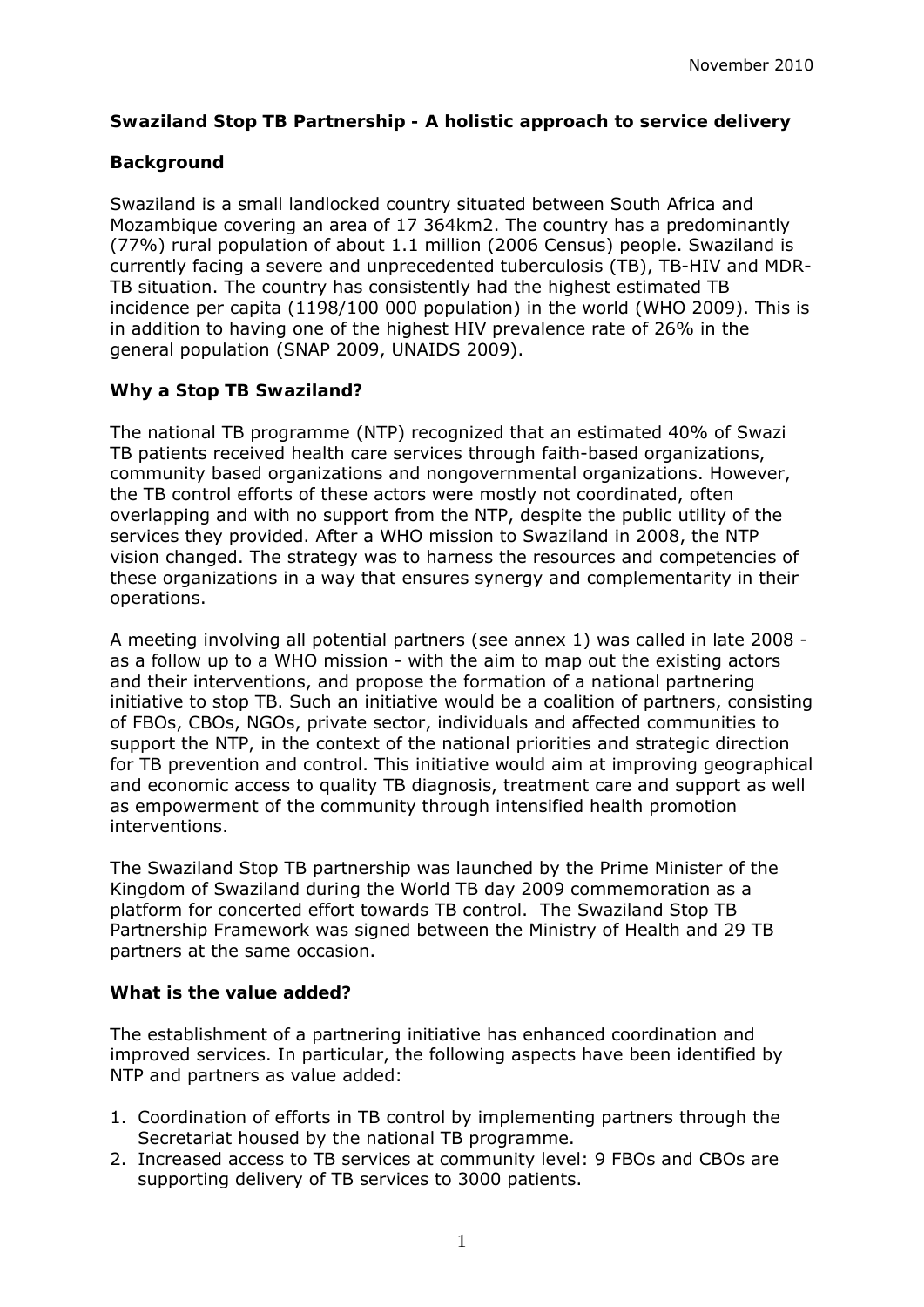- 3. Joint resource mobilization with partners from local and international mechanisms (e.g. Global Fund round 8 and 10). The Swaziland proposal for Round 8 - developed together by all partners - was approved and funds are now available for all partners' activities contributing to the national TB control plan.
- 4. Improved relationship between NTP and partners. The NTP recognized partners were doing a lot, but individual consultations between NTP and partners were time consuming and not very effective. Now the NTP manager can focus on what the NTP is supposed to do - coordinating and planning while other partners concentrate on other priorities, according to their comparative advantages. This has resulted in more discussion between NTP and partners, and less talking behind the back. Quarterly NTP and Stop TB Partners' meetings have been institutionalized.
- 5. Health Sector. The government accorded to the Ministries of Health, Education, Agriculture and Water & Sanitation the status of 'Sectors'. This means adopting a holistic approach and looking at health beyond the services provided by the public sector. For example, the Ministry of Health can include in its plans budget costs to support the implementation of activities carried out by private (profit and non-profit) care providers.

# **How was Stop TB Swaziland built?**

The partnership was built following a partnering process with clear steps (for more on this see: http://www.stoptb.org/countries/partnerships/). The national TB programme initiated the partnering process, and WHO Country Office played a key role in its facilitation, acting as a neutral party.

Following a WHO mission in 2008, partners were brought together for the first time to discuss the vision, goal and objectives of a potential partnering initiative. Partners started with a resource mapping exercise with the aim to identify which organization is doing what and where. The matching of the results of this exercise with the national TB plan led to the identification of specific roles and responsibilities that each partner could assume in different geographic areas based on respective competences. This exercise also helped highlighting gaps and constraints, and facilitated the identification of challenges to be addressed. The second step was to agree on a shared operational plan which outlines the roles and responsibilities of each partner towards the achievement of the objectives set out in the national TB plan. The third and fourth steps were to set up a steering committee and negotiating a partnership framework. Today the partnership is a semi-independent entity housed by the national TB programme. For the chronology of events see annex 2.

## **What has been the outcome?**

- 1. Improved TB outcomes: TB case detection rate improved from 43% in 2006 to 70% currently. Similarly treatments success rate improved from 47% among 2006 cohorts to 68% among 2008 cohorts as a result of enhanced patient adherence support.
- 2. Improved implementation of TB/HIV collaborative activities e.g.:
	- a. Number of health facilities initiating DOTS treatment increased from 19 in 2007 to 35 in 2009;
	- b. 84% of all registered TB patients tested for HIV;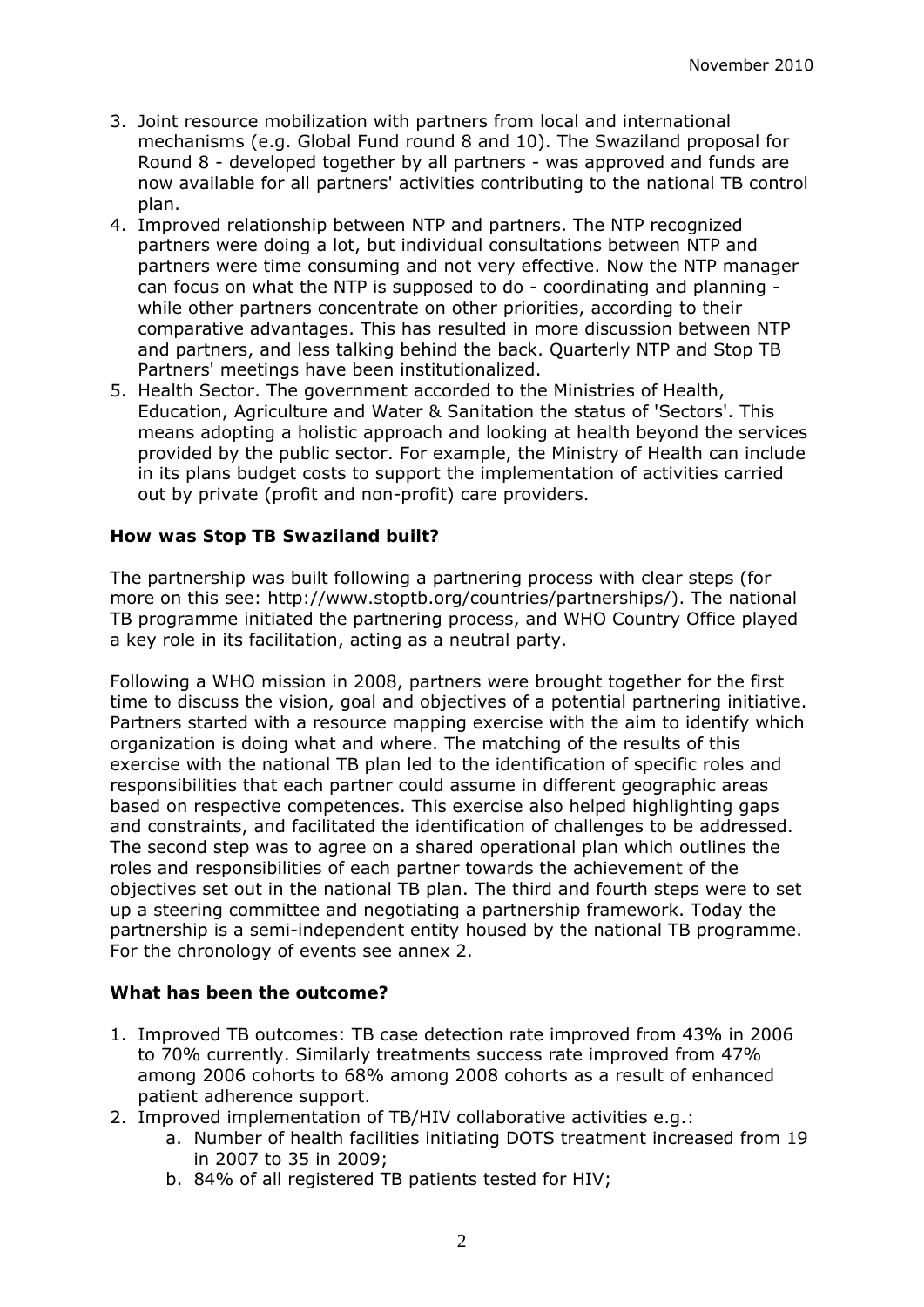- c. 80% of all TB patients started on CPT;
- d. 25% of TB patients initiated on ART.

#### **The Stop TB Partnership**

The Stop TB Partnerships supports countries that are willing to initiate a partnering process and have a partnering initiative to stop TB in place. A concept note and tools are available at<http://www.stoptb.org/countries/partnerships/>. Similar experiences to Swaziland are happening in other countries around the world. To have a look at the countries, go to

http://www.stoptb.org/assets/documents/countries/partnerships/map/atlas.htm.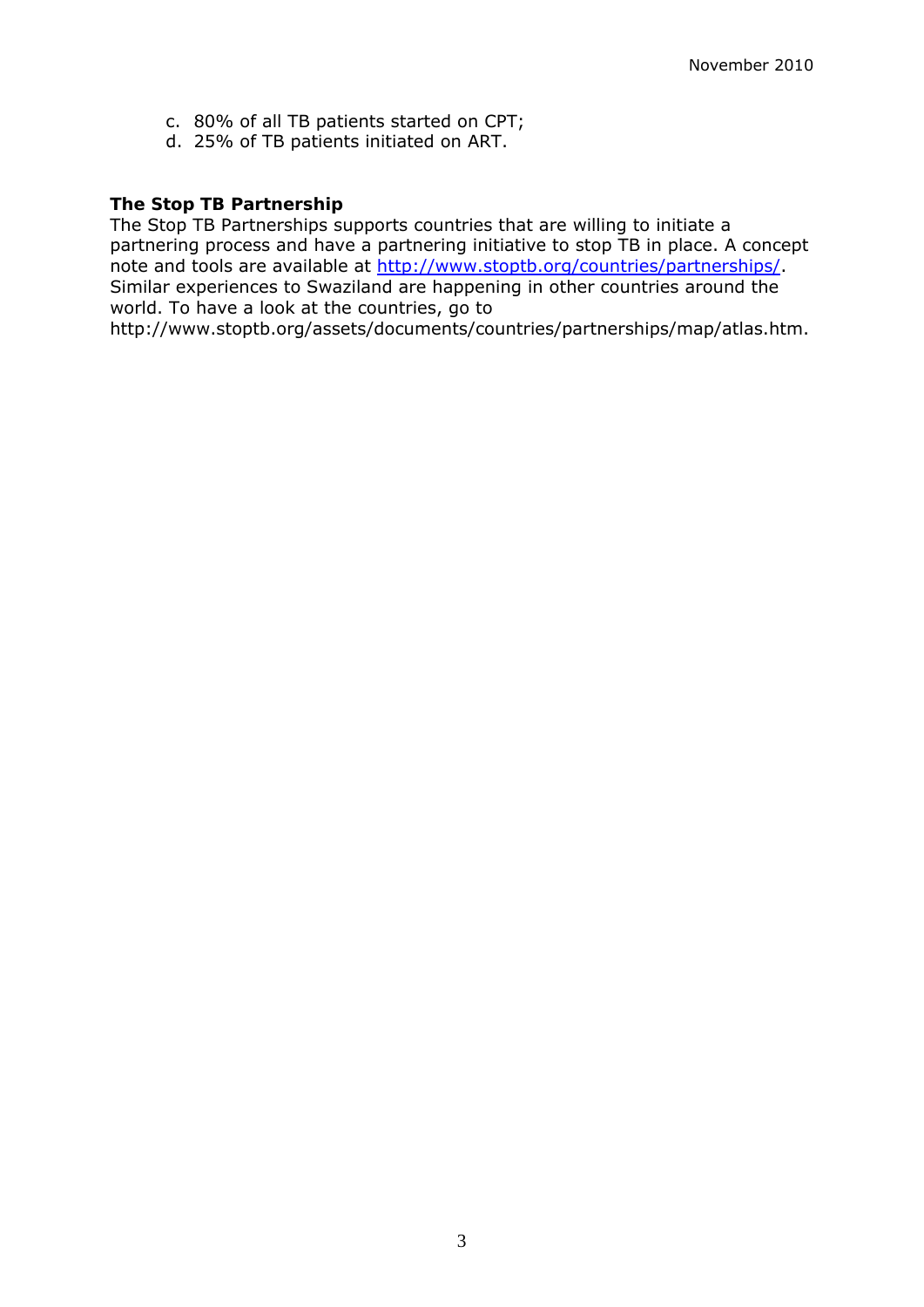# **Annex 1: Partners**

□ Ministries: MOHSW (NTP)

□ Multilateral/bilateral governmental agencies:

- **WHO**
- UNDP
- **Italian Government**
- USA Government

□ Nongovernmental organizations:

- World Vision
- Coordinating Assembly of Non Governmental Organization

□ Professional associations/technical societies: Swaziland Medical & Dental Council

□ Patient associations: People Living with HIV/AIDS

□ Faith-based organizations:

- **Catholic Church**
- Missionary Sisters of the Sacred Heart (Cabrini Ministries)
- **Seventh Day Adventist Church**
- **Nazarene Church**
- **Anglican Church**

□ Community-based organizations: Lutsango Lwabomake

□ Private practitioners: Most GPs in the Country

□ Corporate/business sector:

- **MUNA Healthlife Consultancy**
- Swaziland Business Coalition Against HIV/AIDS

#### □ Media:

- **Times of Swaziland**
- **Observer Group of Newspapers**